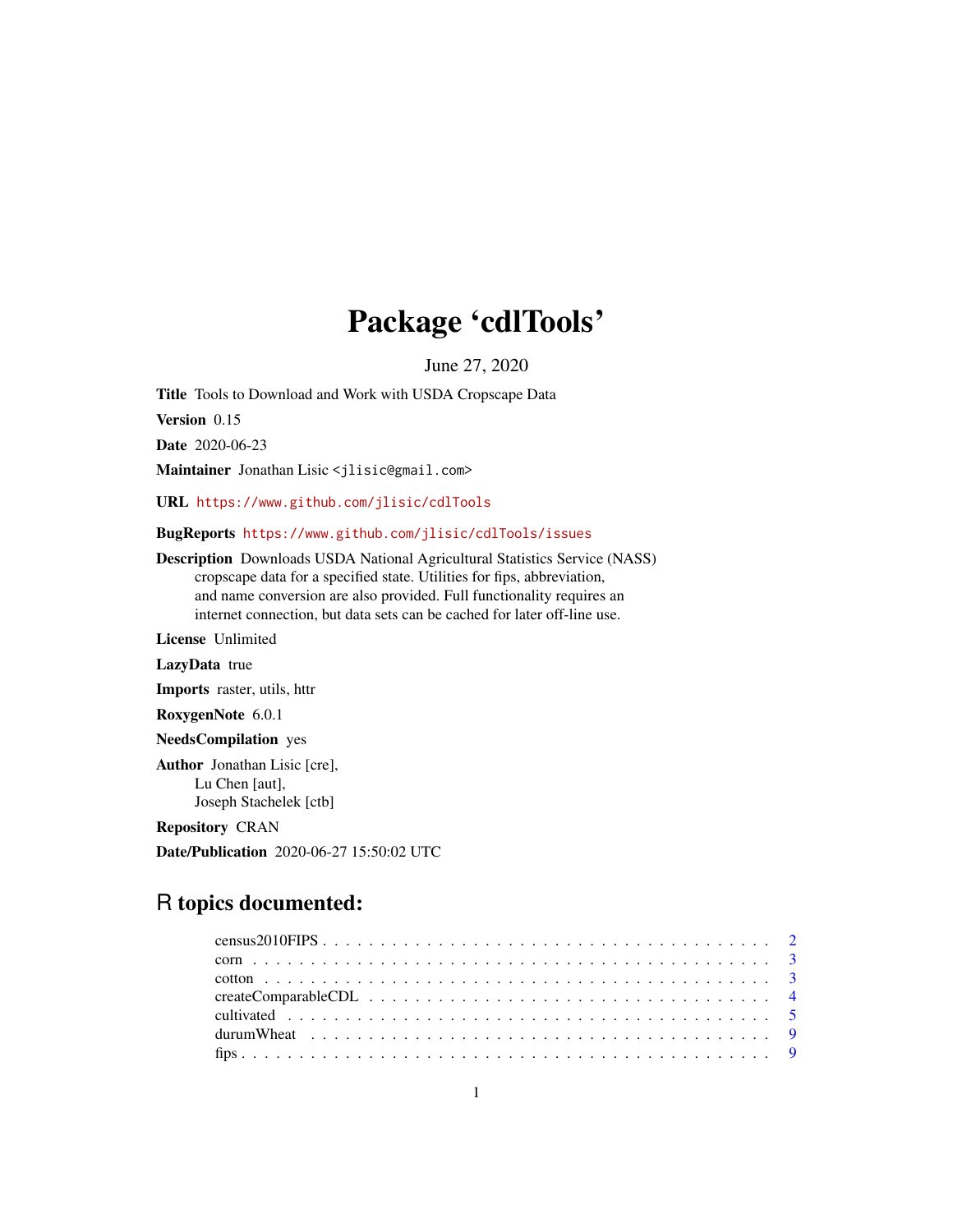#### <span id="page-1-0"></span>2 census2010FIPS

| Index | 18 |
|-------|----|
|       |    |
|       |    |
|       |    |
|       |    |
|       |    |
|       |    |
|       |    |
|       |    |
|       |    |
|       |    |
|       |    |
|       |    |

census2010FIPS *U.S. Census 2010 FIPS Data*

#### Description

U.S. Census 2010 FIPS Data containing county names, state and county FIPS codes, and state abbreviations.

#### Usage

census2010FIPS

#### Format

A data frame with 3235 rows and 5 variables.

State State two letter abbreviation

State.ANSI State FIPS code

County.ANSI County FIPS code

County.Name County Name

ANSI.Cl FIPS class code

#### Source

[http://www2.census.gov/geo/docs/reference/codes/files/national\\_county.txt](http://www2.census.gov/geo/docs/reference/codes/files/national_county.txt)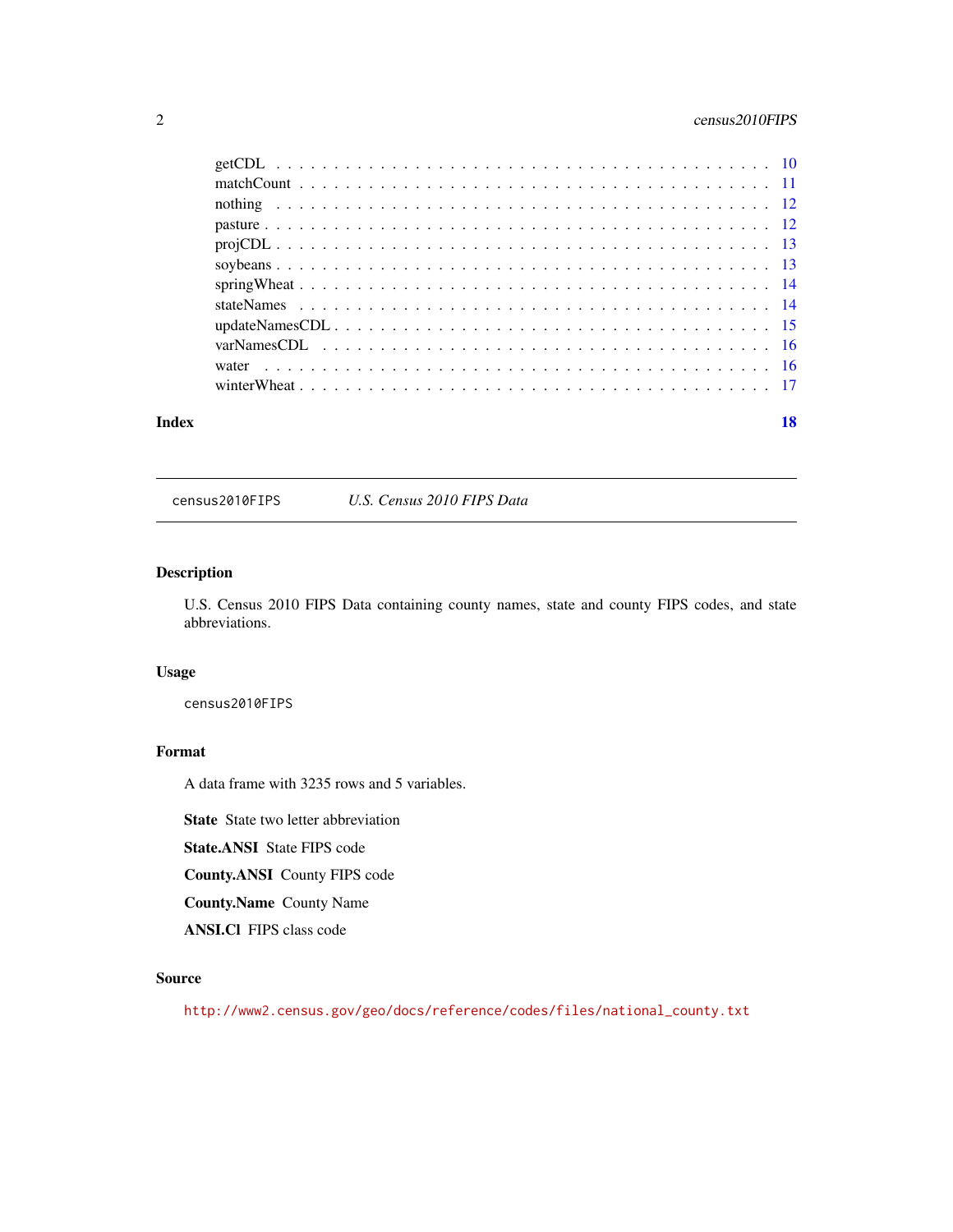<span id="page-2-0"></span>

An array of CDL enumerations that contain corn. The corn enumeration contains:

- $\bullet$  1 Corn
- 225 Double Crop, Winter Wheat and Corn
- 226 Double Crop, Oats and Corn
- 237 Double Crop, Barley and Corn
- 241 Double Crop, Corn and Soybeans
- 251 Non-Irrigated Corn

#### Usage

corn

#### Format

An object of class numeric of length 6.

#### Source

[https://www.nass.usda.gov/Research\\_and\\_Science/Cropland/metadata/meta.php](https://www.nass.usda.gov/Research_and_Science/Cropland/metadata/meta.php)

cotton *CDL cotton classes*

#### Description

An array of CDL enumerations that contain cotton. The cotton enumeration contains:

- 2 Cotton
- 232 Double Crop, Lettuce and Cotton
- 238 Double Crop, Winter Wheat and Cotton
- 239 Double Crop, Soybeans and Cotton

#### Usage

cotton

#### Format

An object of class numeric of length 4.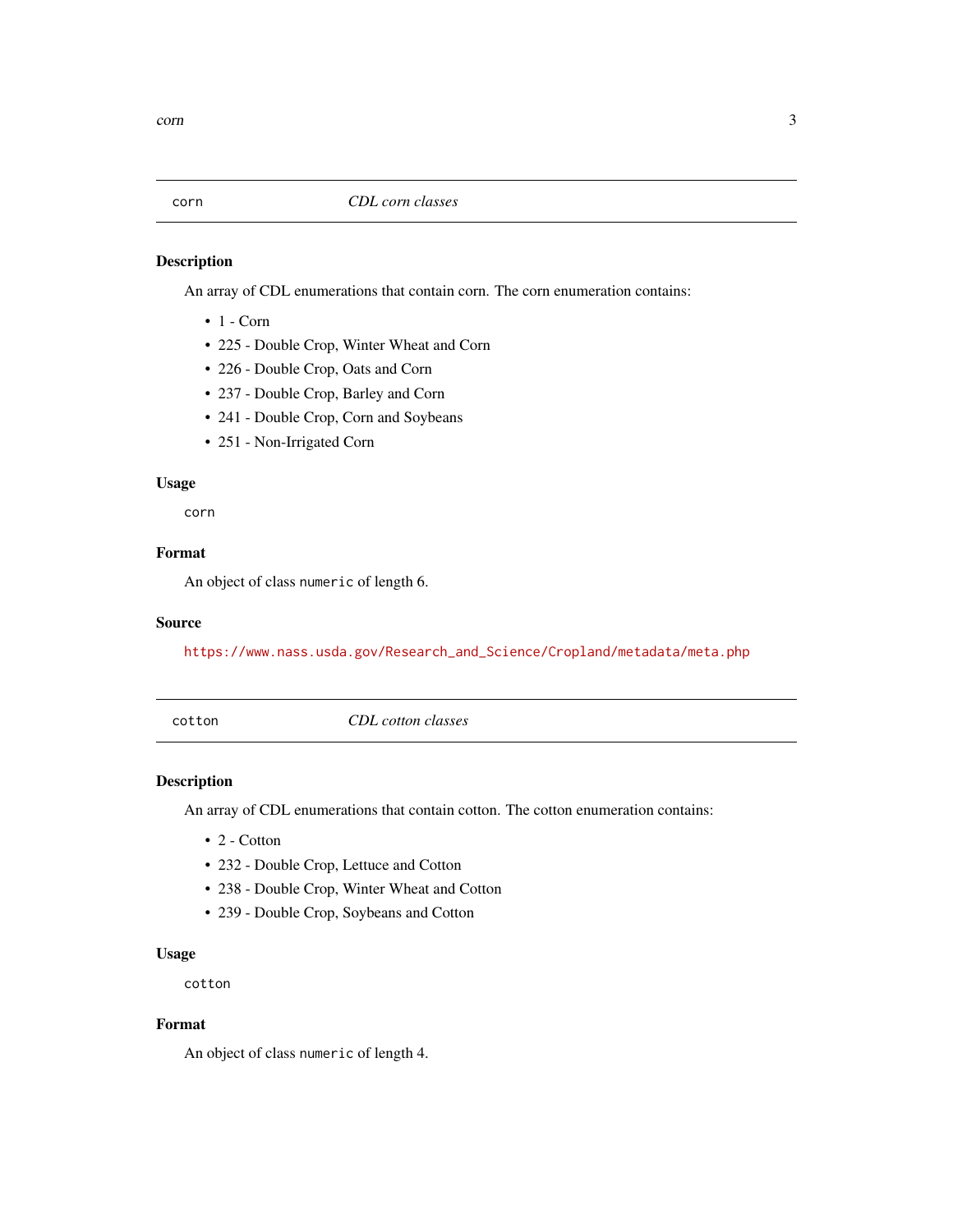<span id="page-3-0"></span>[https://www.nass.usda.gov/Research\\_and\\_Science/Cropland/metadata/meta.php](https://www.nass.usda.gov/Research_and_Science/Cropland/metadata/meta.php)

createComparableCDL *Create comparable raster images*

#### Description

createComparableCDL uses a base index within a raster list, and sets all other raster images within the list to the same resolution, projection, and extent. The raster function resample is used to tranform raster images, therefore this function may be quite slow without tuning.

#### Usage

```
createComparableCDL(rasterList, filenames, baseIndex, progress = "")
```
#### Arguments

| rasterList | A list of raster images.                                                                                                                    |
|------------|---------------------------------------------------------------------------------------------------------------------------------------------|
| filenames  | An array of file names of raster images to coerce into a raster list, if raster List<br>is not provided.                                    |
| baseIndex  | The index of the raster list element that all other elements will match with re-<br>spect to resolution, projection and extent.             |
| progress   | A string for the raster progress bar type, default "" is none, "text" provides text<br>output, "window" provides a gui window if available. |

#### Value

A list of raster images matching in extent, resolution, and projection.

#### Author(s)

Jonathan Lisic, <jlisic@gmail.com>

#### Examples

```
## Not run:
# download multiple years of Iowa Data
r <- getCDL('iowa',c(2006,2010))
# resample based on the 2006
r2 <- createComparableCDL(r,baseIndex=1)
```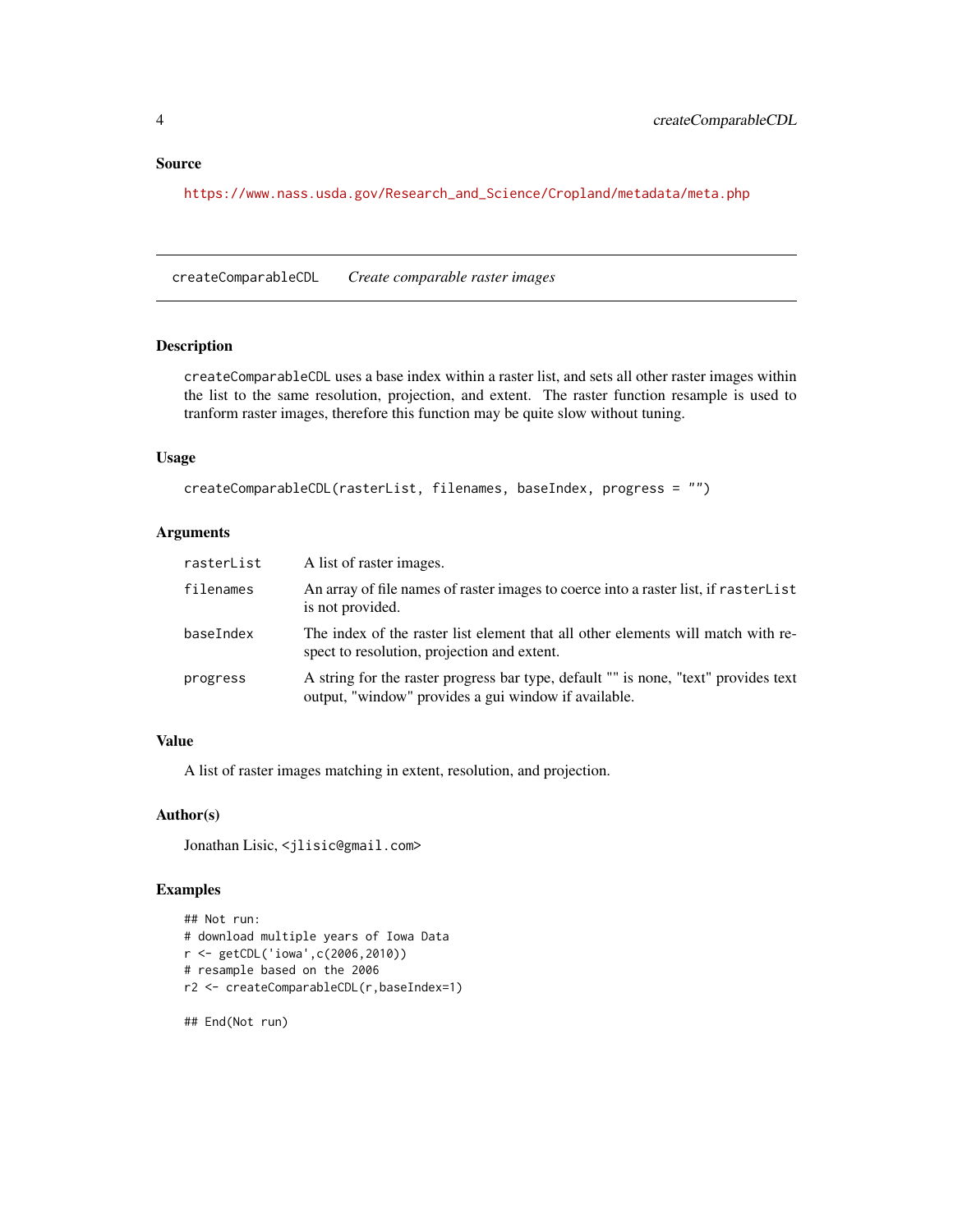<span id="page-4-0"></span>

An array of CDL enumerations of cultivated land cover. Not all cultivated enumerations have labels as of this time, and are reserved for future land cover classes. The cultivated enumeration contains:

- $\bullet$  1 Corn
- $\bullet$  2 Cotton
- $\bullet$  3 Rice
- 4 Sorghum
- 5 Soybeans
- 6 Sunflower
- $7 7$
- $8 8$
- $9 9$
- 10 Peanuts
- 11 Tobacco
- 12 Sweet Corn
- 13 Pop or Ornamental Corn
- 14 Mint
- $15 15$
- $16 16$
- 17 17
- 18 18
- $19 19$
- $20 20$
- 21 Barley
- 22 Durum Wheat
- 23 Spring Wheat
- 24 Winter Wheat
- 25 Other Small Grains
- 26 Double Crop Winter Wheat and Soybeans
- 27 Rye
- 28 Oats
- 29 Millet
- 30 Speltz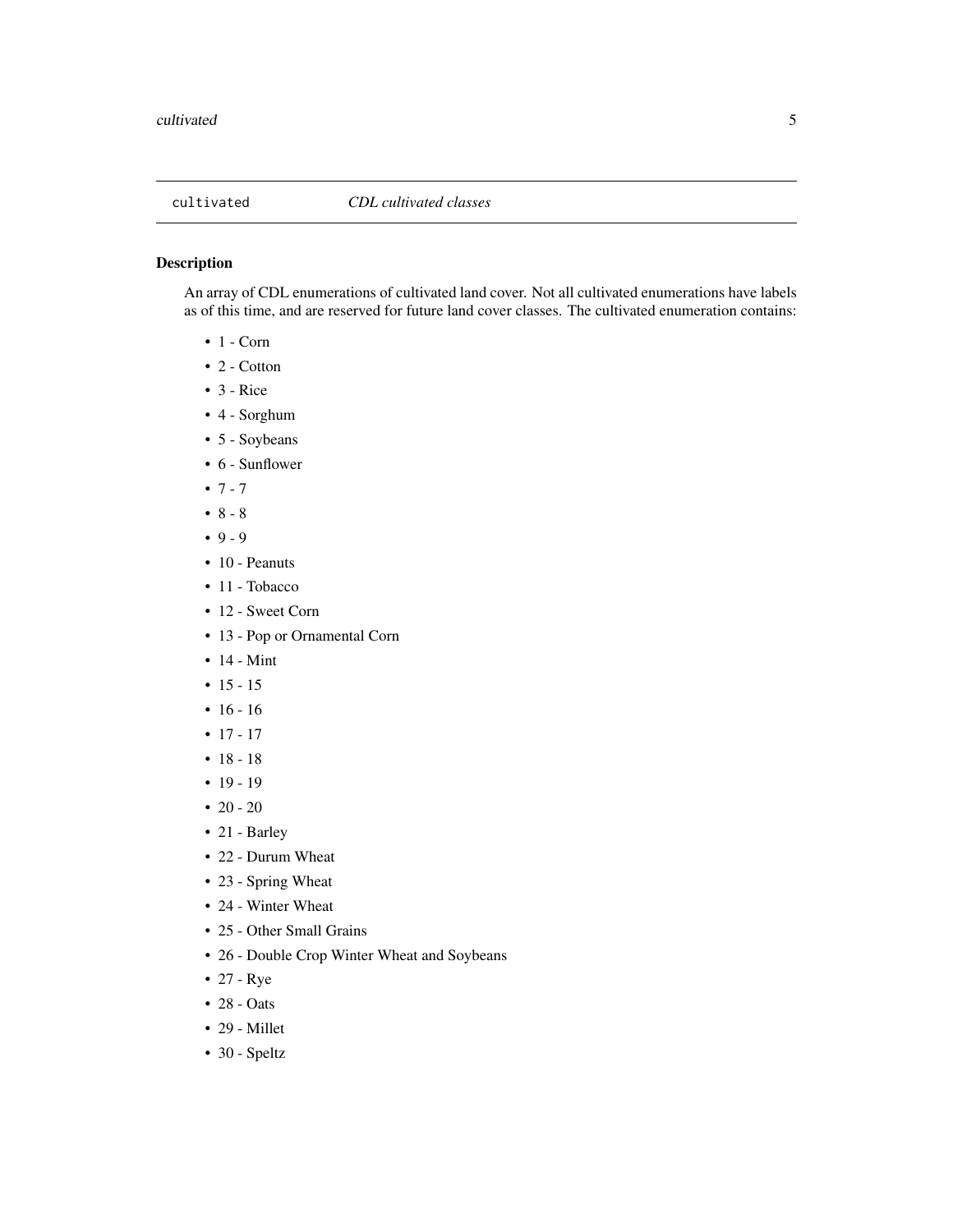#### 6 cultivated

- 31 Canola
- 32 Flaxseed
- 33 Safflower
- 34 Rape Seed
- 35 Mustard
- 36 Alfalfa
- 38 Camelina
- 39 Buckwheat
- $40 40$
- 41 Sugarbeets
- 42 Dry Beans
- 43 Potatoes
- 44 Other Crops
- 45 Sugarcane
- 46 Sweet Potatoes
- 47 Misc Vegs and Fruits
- 48 Watermelons
- 49 Onions
- 50 Cucumbers
- 51 Chick Peas
- 52 Lentils
- 53 Peas
- 54 Tomatoes
- 55 Caneberries
- 56 Hops
- 57 Herbs
- 58 Clover or Wildflowers
- 61 Fallow or Idle Cropland
- 66 Cherries
- 67 Peaches
- 68 Apples
- 69 Grapes
- 71 Other Tree Crops
- 72 Citrus
- $73 73$
- 74 Pecans
- 75 Almonds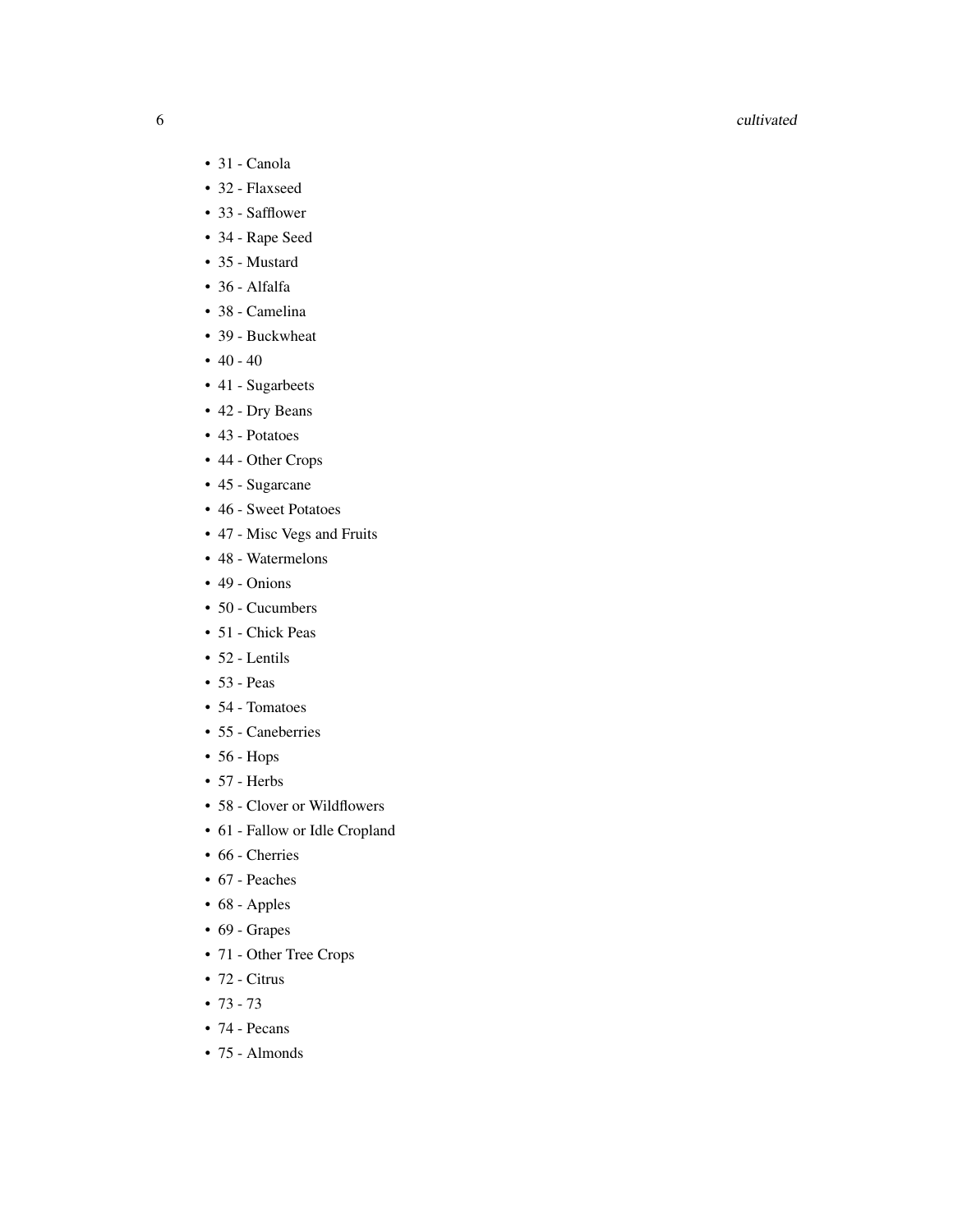#### cultivated 7 and 2008 and 2008 and 2008 and 2008 and 2008 and 2008 and 2008 and 2008 and 2008 and 2008 and 200

- 76 Walnuts
- 77 Pears
- $78 78$
- 79 79
- $80 80$
- $96 96$
- 196 196
- 197 197
- 198 198
- 199 199
- 200 200
- 201 201
- 202 202
- $203 203$
- 204 Pistachios
- 205 Triticale
- 206 Carrots
- 207 Asparagus
- 208 Garlic
- 209 Cantaloupes
- 210 Prunes
- 211 Olives
- 212 Oranges
- 213 Honeydew Melons
- 214 Broccoli
- $215 215$
- 216 Peppers
- 217 Pomegranates
- 218 Nectarines
- 219 Greens
- 220 Plums
- 221 Strawberries
- 222 Squash
- 223 Apricots
- 224 Vetch
- 225 Double Crop Winter Wheat and Corn
- 226 Double Crop Oats and Corn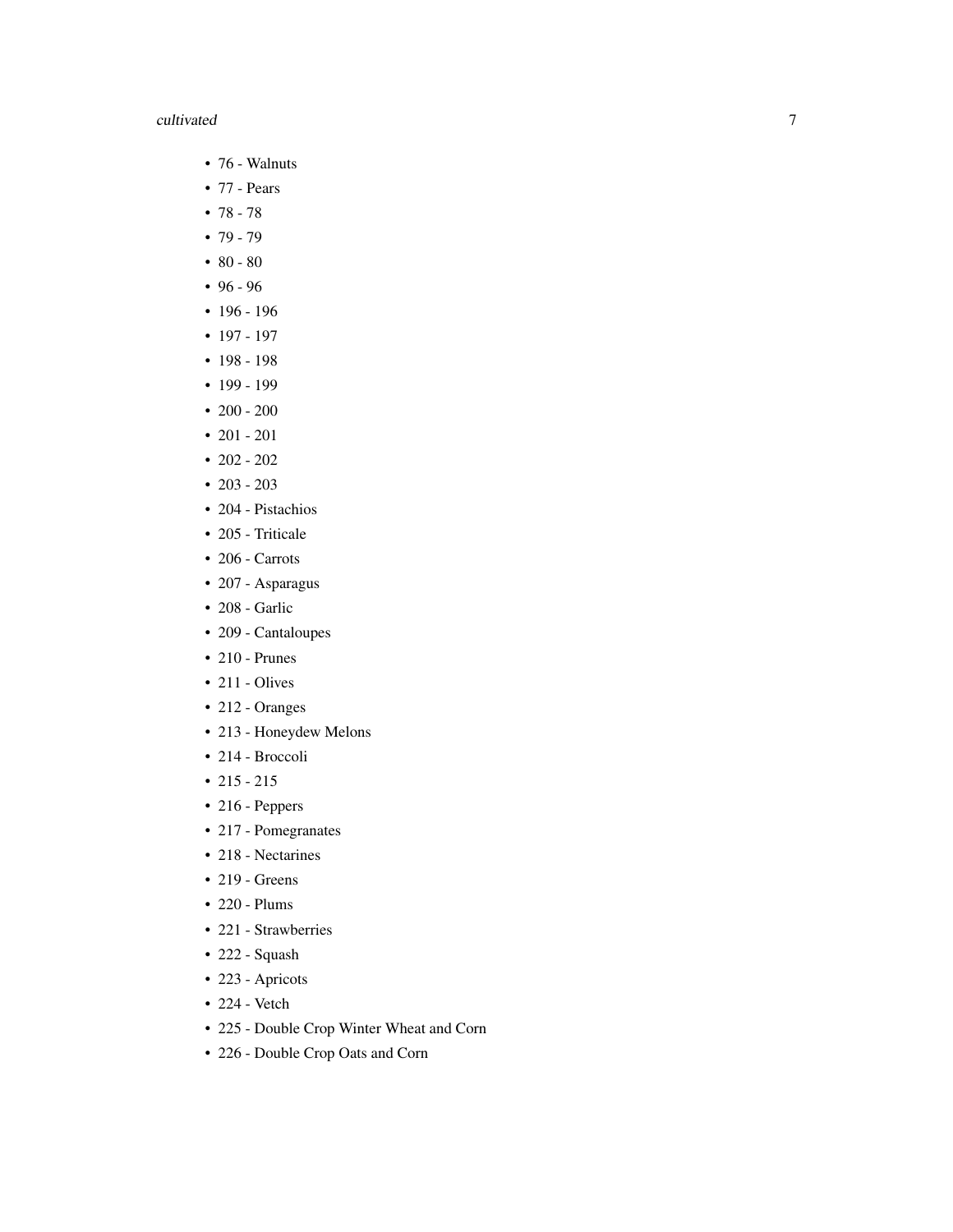#### 8 cultivated and the contract of the contract of the contract of the contract of the contract of the contract of the contract of the contract of the contract of the contract of the contract of the contract of the contract

- 227 Lettuce
- 228 228
- 229 Pumpkins
- 230 Double Crop Lettuce and Durum Wheat
- 231 Double Crop Lettuce and Cantaloupe
- 232 Double Crop Lettuce and Cotton
- 233 Double Crop Lettuce and Barley
- 234 Double Crop Durum Wheat and Sorghum
- 235 Double Crop Barley and Sorghum
- 236 Double Crop Winter Wheat and Sorghum
- 237 Double Crop Barley and Corn
- 238 Double Crop Winter Wheat and Cotton
- 239 Double Crop Soybeans and Cotton
- 240 Double Crop Soybeans and Oats
- 241 Double Crop Corn and Soybeans
- 242 Blueberries
- 243 Cabbage
- 244 Cauliflower
- 245 Celery
- 246 Radishes
- 247 Turnips
- 248 Eggplants
- 249 Gourds
- 250 Cranberries
- 251 Non-Irrigated Corn
- 252 Non-Irrigated Soybeans
- 253 Non-Irrigated Winter Wheat
- 254 Double Crop Barley and Soybeans
- 255 Non-Irrigated Double Crop Winter Wheat and Soybeans

#### Usage

#### cultivated

#### Format

An object of class numeric of length 133.

#### Source

[https://www.nass.usda.gov/Research\\_and\\_Science/Cropland/metadata/meta.php](https://www.nass.usda.gov/Research_and_Science/Cropland/metadata/meta.php)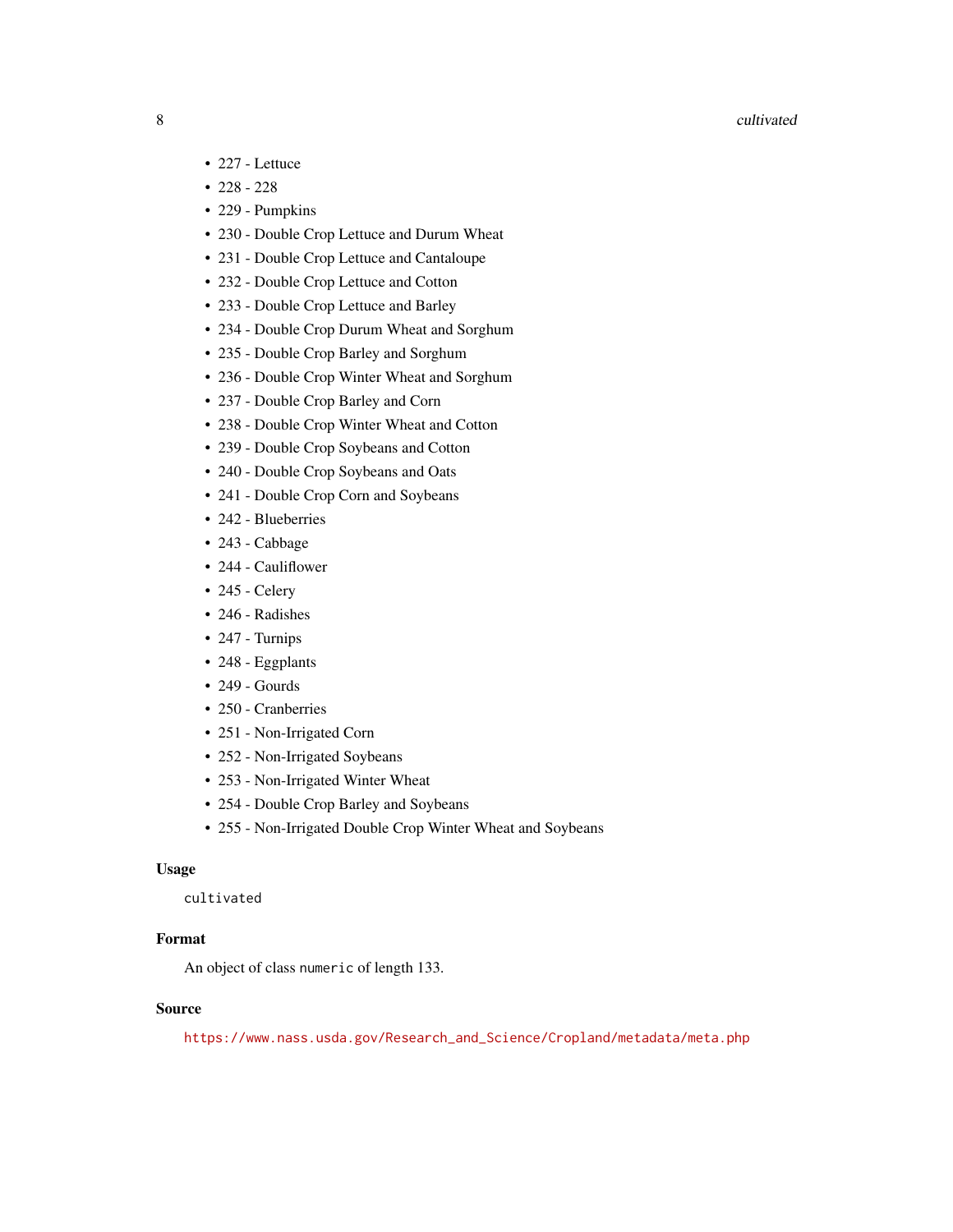<span id="page-8-0"></span>

An array of CDL enumerations that contain durum wheat. The durum wheat enumeration contains:

- 22 Durum Wheat
- 230 Double Crop Lettuce and Durum Wheat
- 234 Double Crop Durum Wheat and Sorghum

#### Usage

durumWheat

#### Format

An object of class numeric of length 3.

#### Source

[https://www.nass.usda.gov/Research\\_and\\_Science/Cropland/metadata/meta.php](https://www.nass.usda.gov/Research_and_Science/Cropland/metadata/meta.php)

fips *FIPS code conversion function.*

#### Description

fips converts U.S. state names and abbreviations to and from FIPS codes.

#### Usage

fips(x, to =  $"FIPS")$ 

#### Arguments

| <b>X</b> | A vector, data frame or matrix of character strings or numeric FIPS codes. Char-<br>acter input can be the two-letter postal abbreviation, the full name of a state, or<br>a FIPS code in character format. The string is case insensitive. FIPS codes are<br>the only numeric input supported. |
|----------|-------------------------------------------------------------------------------------------------------------------------------------------------------------------------------------------------------------------------------------------------------------------------------------------------|
| to       | A character string of output type: "FIPS" will return a numeric fips code. "Ab-<br>breviation" will return a two letter state abbreviation. "Name" will return the<br>full state name with spaces. The default output is a numeric FIPS code.                                                   |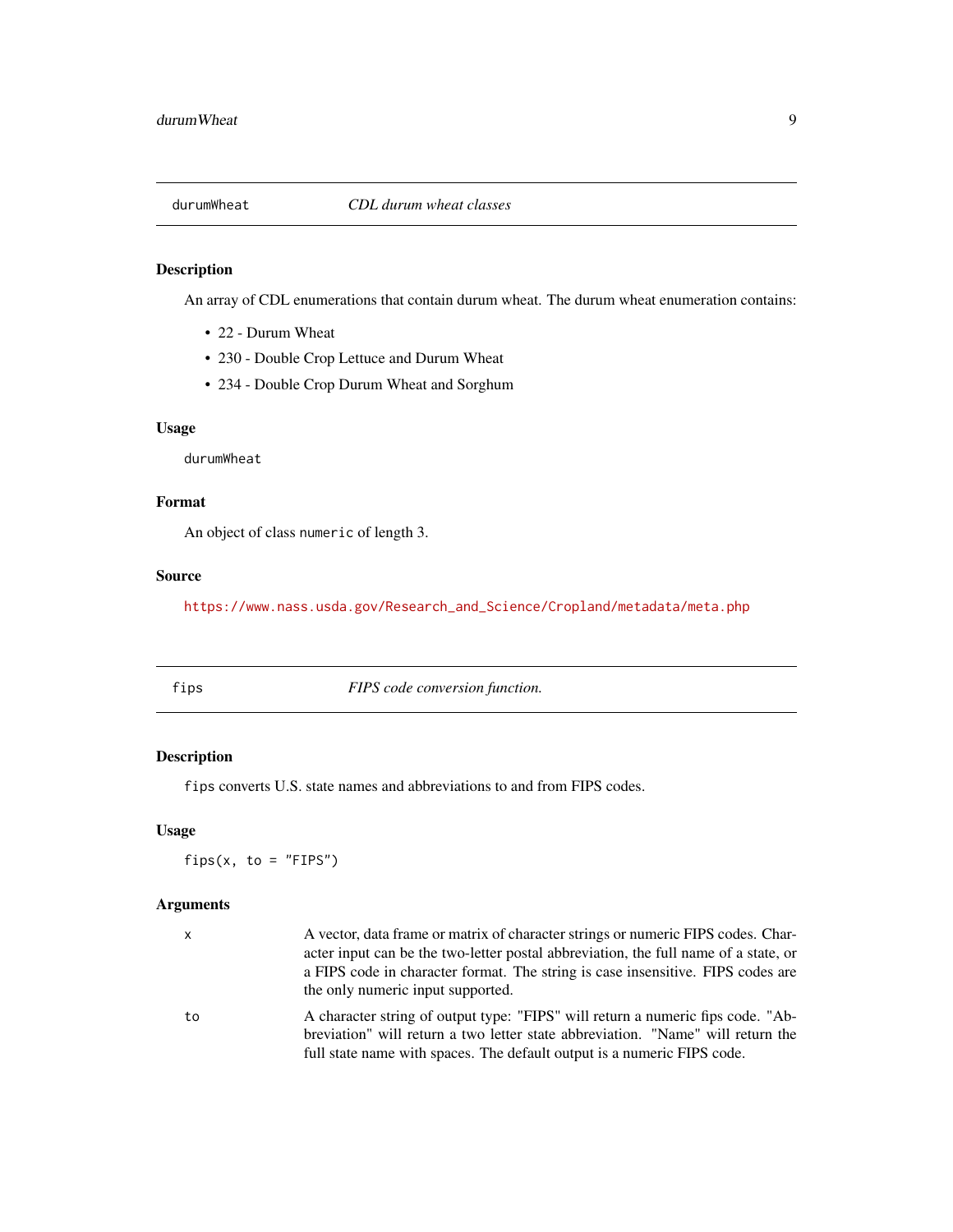#### <span id="page-9-0"></span>Details

The Federal Information Processing Standard (FIPS) provides a set of standard numeric codes for refering to U.S. states. This function converts between FIPS codes, state two letter abbreviations, and full state names.

#### Value

The output type specified by the "to" argument. If no match can be made, the program returns NA.

#### Author(s)

Jonathan Lisic, <jlisic@gmail.com>

#### Examples

```
fips("ia")
fips('northcarolina', to='Abbreviation')
fips('North Carolina')
fips(44,to='Name')
```
getCDL *Get CDL raster data*

#### Description

getCDL retrieves CDL state raster objects for a set of years.

#### Usage

```
getCDL(x, year, alternativeUrl, location, https = TRUE,
  ssl.verifypeer = TRUE)
```
#### Arguments

| $\mathsf{x}$ | Is either a two digit state FIPS code, a two letter abbreviation, or a state name.     |
|--------------|----------------------------------------------------------------------------------------|
| year         | A numerical vector. A set of years of CDL data to download.                            |
|              | alternativeUrl An optional string containing an alternative url.                       |
| location     | An optional string containing a location to store the file.                            |
| https        | An optional boolean to turn on and off https, default is on.                           |
|              | ssl. verifypeer An optional boolean to turn on and off ssl verfication, default is on. |

#### Value

A list of CDL raster objects of interested county for a set of years.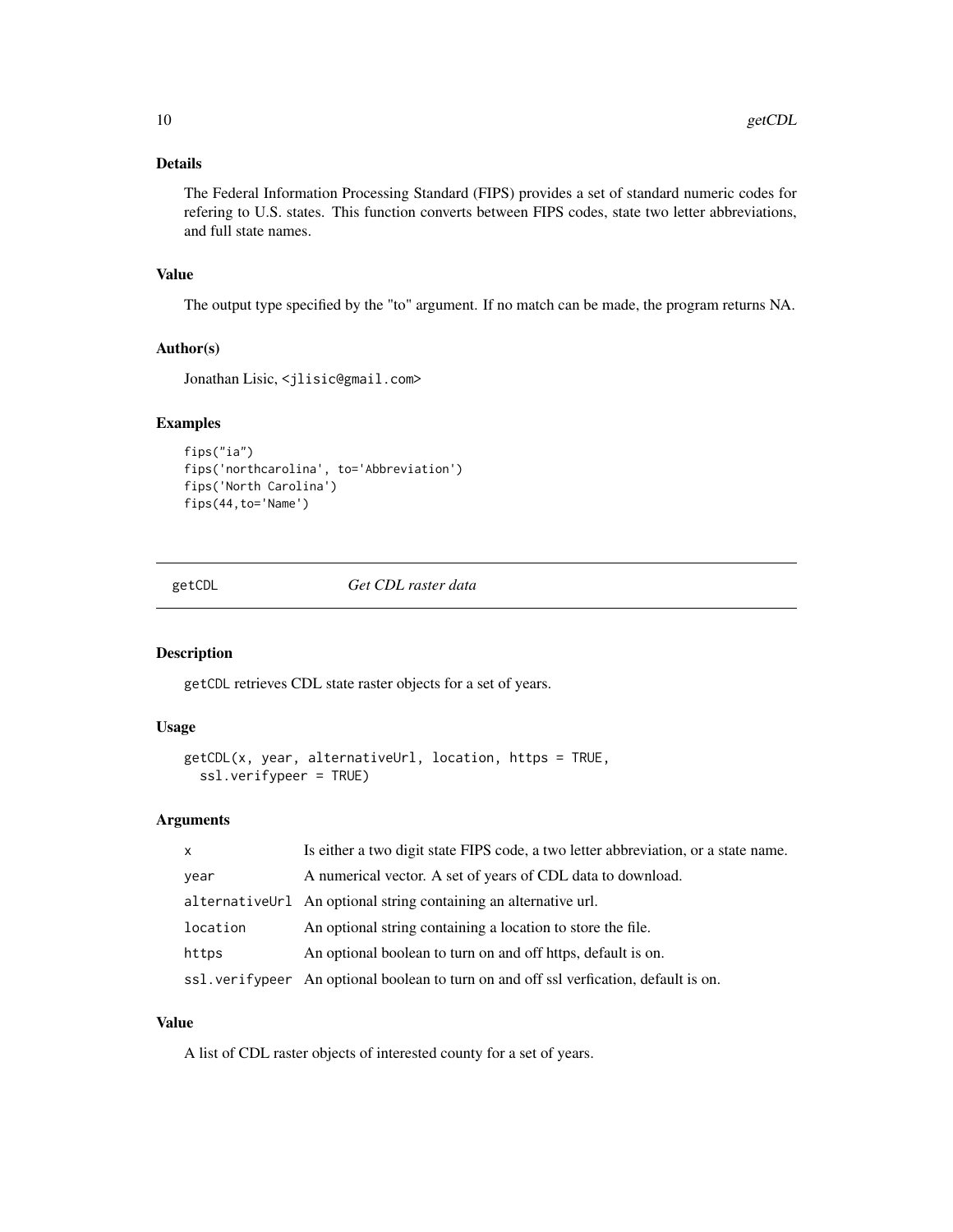#### <span id="page-10-0"></span>matchCount 11

#### Author(s)

Jonathan Lisic, <jlisic@gmail.com>

Joseph Stachelek, <stachel2@msu.edu>

#### Examples

```
## Not run:
# Get data for California, 2013 and 2015
# by FIPS
getCDL(6,c(2013,2015))
# Get data for California, 2013 and 2015
getCDL("California",c(2013,2015))
# Get all the west coast from 2009 to 2016
getCDL(c("CA","OR","WA"),2013:2016)
```

```
## End(Not run)
```
matchCount *Counts distinct pixel pairs in CDL raster images*

#### Description

matchCount counts distinct pixel pairs for CDL raster images with same extents and resolution.

#### Usage

 $matchCount(x, y, m = 256)$ 

#### Arguments

| X        | A CDL raster image.                                                    |
|----------|------------------------------------------------------------------------|
| <b>V</b> | A CDL raster image.                                                    |
| m        | A bound for the max enumeration of CDL categories. The default is 256. |

#### Value

A matrix with pixel counts by unique ordered CDL crop pairs in x and y.

#### Author(s)

Jonathan Lisic, <jlisic@gmail.com>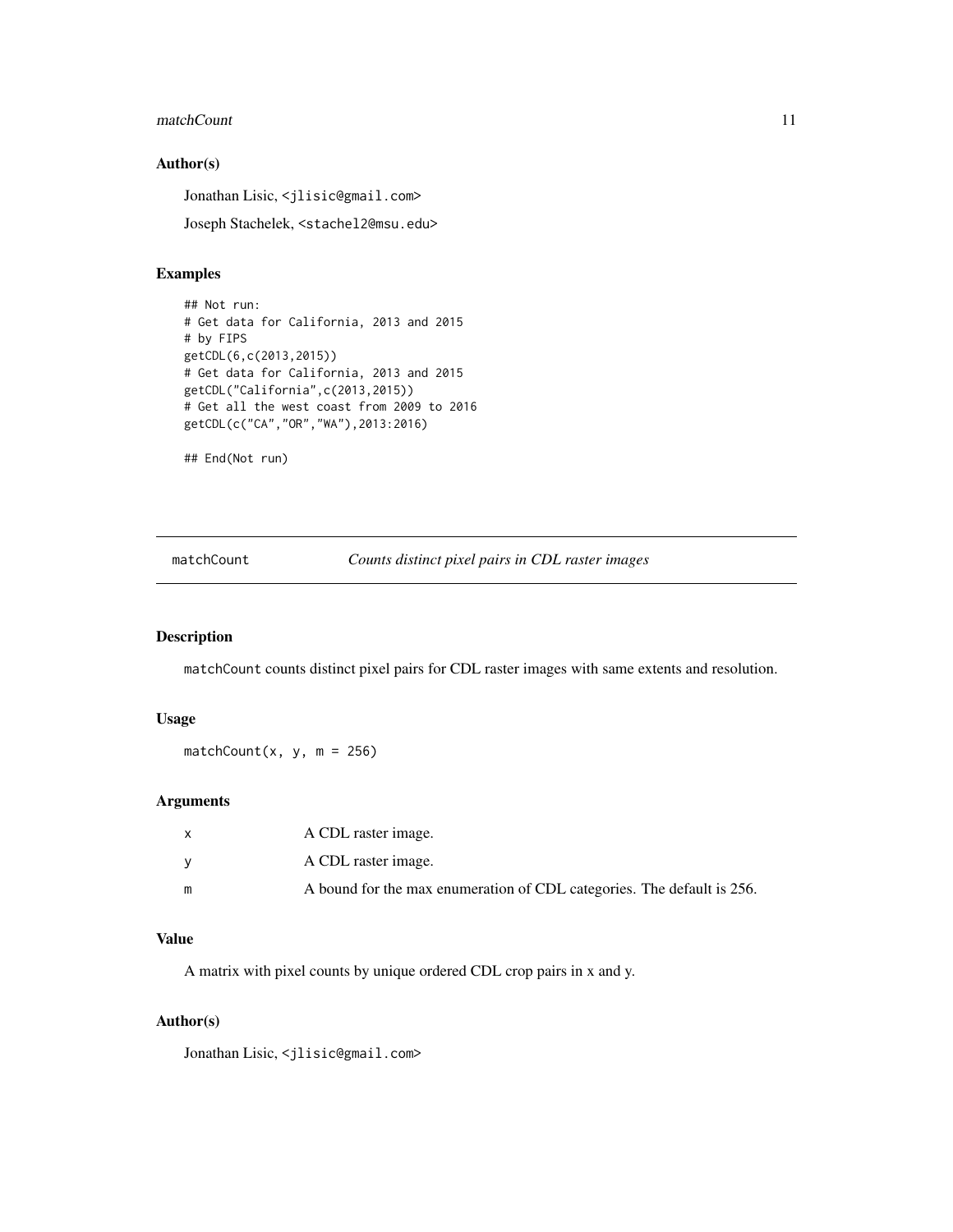#### Examples

```
## Not run:
z1 <- matrix( rep(c(1,4),8), nrow=4)
z2 \le - matrix( rep(c(1:4), 4), nrow=4)
r1 \leftarrow \text{raster}(z1)r2 <- raster(z2)
a <- matchCount(r1,r2)
## End(Not run)
```
nothing *CDL nothing class*

#### Description

An array of CDL enumerations that contain the nothing class. The nothing enumeration contains:

• 0 - Background

#### Usage

nothing

#### Format

An object of class numeric of length 1.

#### Source

[https://www.nass.usda.gov/Research\\_and\\_Science/Cropland/metadata/meta.php](https://www.nass.usda.gov/Research_and_Science/Cropland/metadata/meta.php)

pasture *CDL pasture classes*

#### Description

An array of CDL enumerations that contain pasture. The pasture enumeration contains:

- 37 Other Hay/Non Alfalfa
- 38 Camelina
- 39 Buckwheat
- 62 Pasture/Grass
- 171 Grassland Herbaceous

<span id="page-11-0"></span>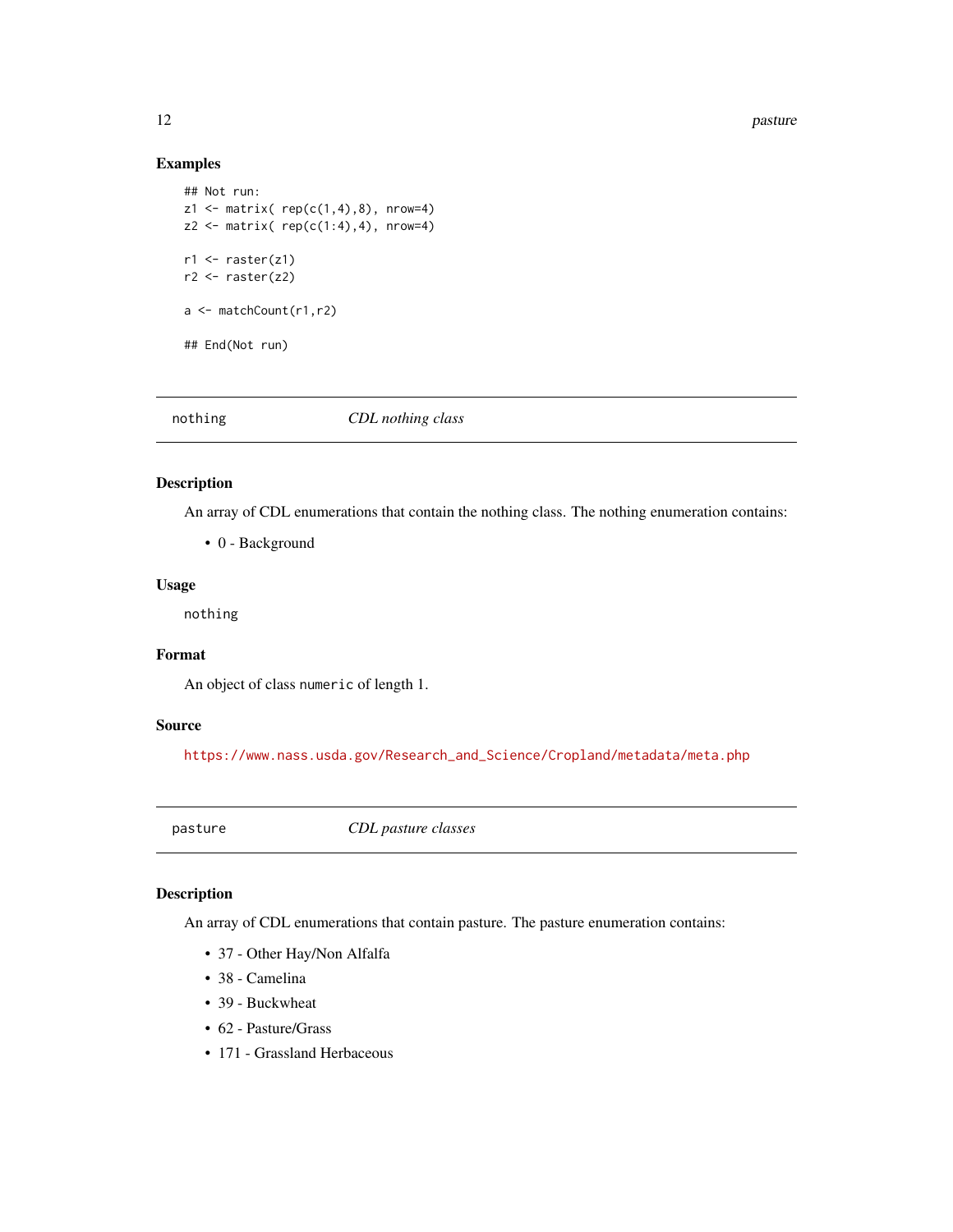#### <span id="page-12-0"></span>projCDL and the state of the state of the state of the state of the state of the state of the state of the state of the state of the state of the state of the state of the state of the state of the state of the state of th

#### Usage

pasture

#### Format

An object of class numeric of length 5.

#### Source

[https://www.nass.usda.gov/Research\\_and\\_Science/Cropland/metadata/meta.php](https://www.nass.usda.gov/Research_and_Science/Cropland/metadata/meta.php)

projCDL *The default projection of CDL data*

#### Description

The proj4 string used for all CDL data. "+proj=aea +lat\_1=29.5 +lat\_2=45.5 +lat\_0=23 +lon\_0=-96 +x\_0=0 +y\_0=0 +datum=NAD83 +units=m +no\_defs +ellps=GRS80 +towgs84=0,0,0"

#### Usage

projCDL

#### Format

An object of class character of length 1.

#### Source

[https://www.nass.usda.gov/Research\\_and\\_Science/Cropland/metadata/meta.php](https://www.nass.usda.gov/Research_and_Science/Cropland/metadata/meta.php)

soybeans *CDL soybeans classes*

#### Description

An array of CDL enumerations that contain soybeans. The soybeans enumeration contains:

- 5 Soybeans
- 26 Double Crop Winter Wheat and Soybeans
- 239 Double Crop Soybeans and Cotton
- 240 Double Crop Soybeans and Oats
- 241 Double Crop Corn and Soybeans
- 252 Non-Irrigated Soybeans
- 254 Double Crop Barley and Soybeans
- 254 Double Crop Barley and Soybeans
- 255 Non-Irrigated Double Crop Winter Wheat and Soybeans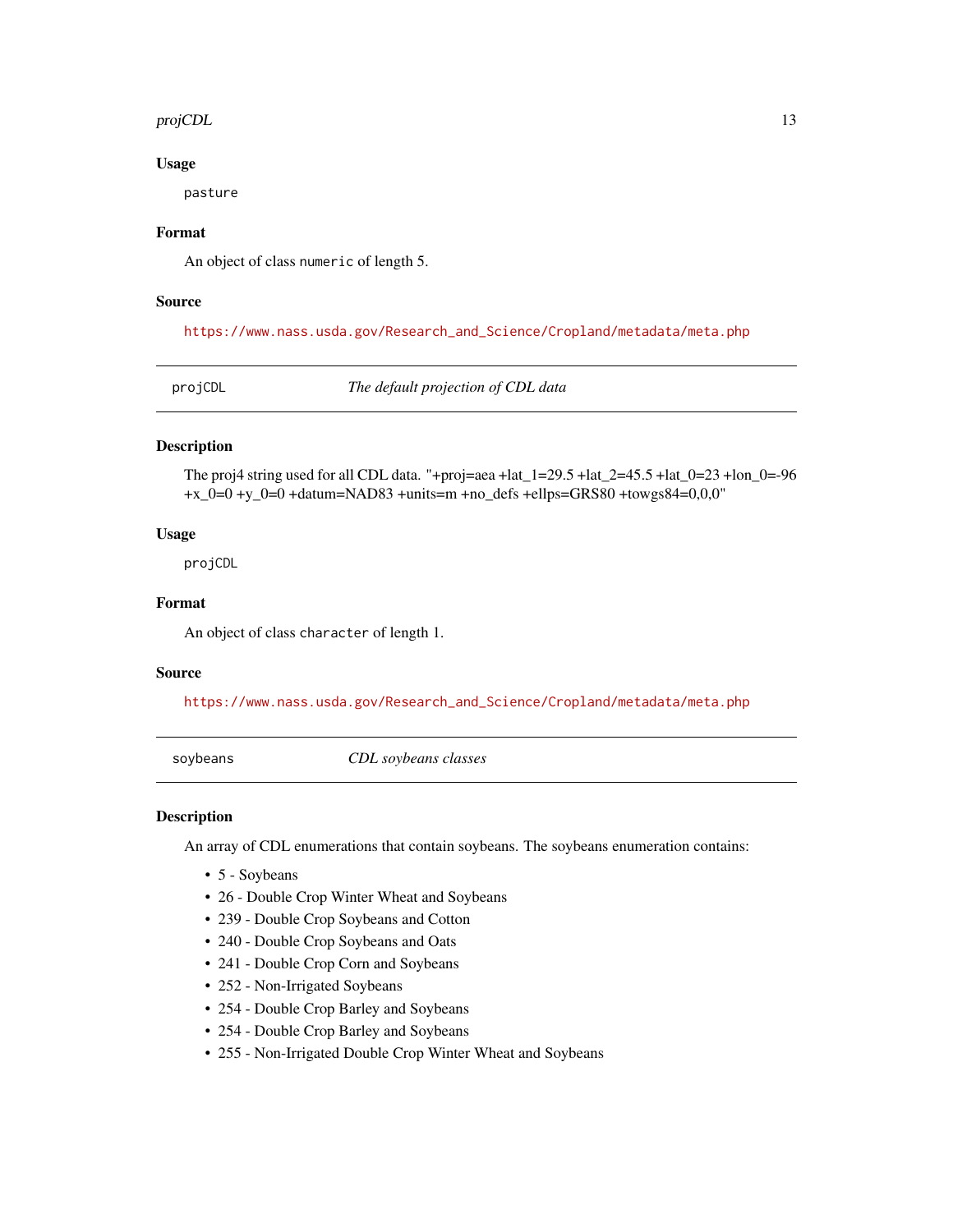#### <span id="page-13-0"></span>Usage

soybeans

#### Format

An object of class numeric of length 9.

#### Source

[https://www.nass.usda.gov/Research\\_and\\_Science/Cropland/metadata/meta.php](https://www.nass.usda.gov/Research_and_Science/Cropland/metadata/meta.php)

springWheat *CDL spring wheat classes*

#### Description

An array of CDL enumerations that contain spring wheat. The spring wheat enumeration contains:

• 23 - Spring Wheat

#### Usage

springWheat

#### Format

An object of class numeric of length 1.

#### Source

[https://www.nass.usda.gov/Research\\_and\\_Science/Cropland/metadata/meta.php](https://www.nass.usda.gov/Research_and_Science/Cropland/metadata/meta.php)

stateNames *U.S. Census 2010 State FIPS Data*

#### Description

U.S. Census 2010 State FIPS Data containing names, FIPS codes, and abbreviations.

#### Usage

stateNames

#### Format

An object of class data. frame with 54 rows and 3 columns.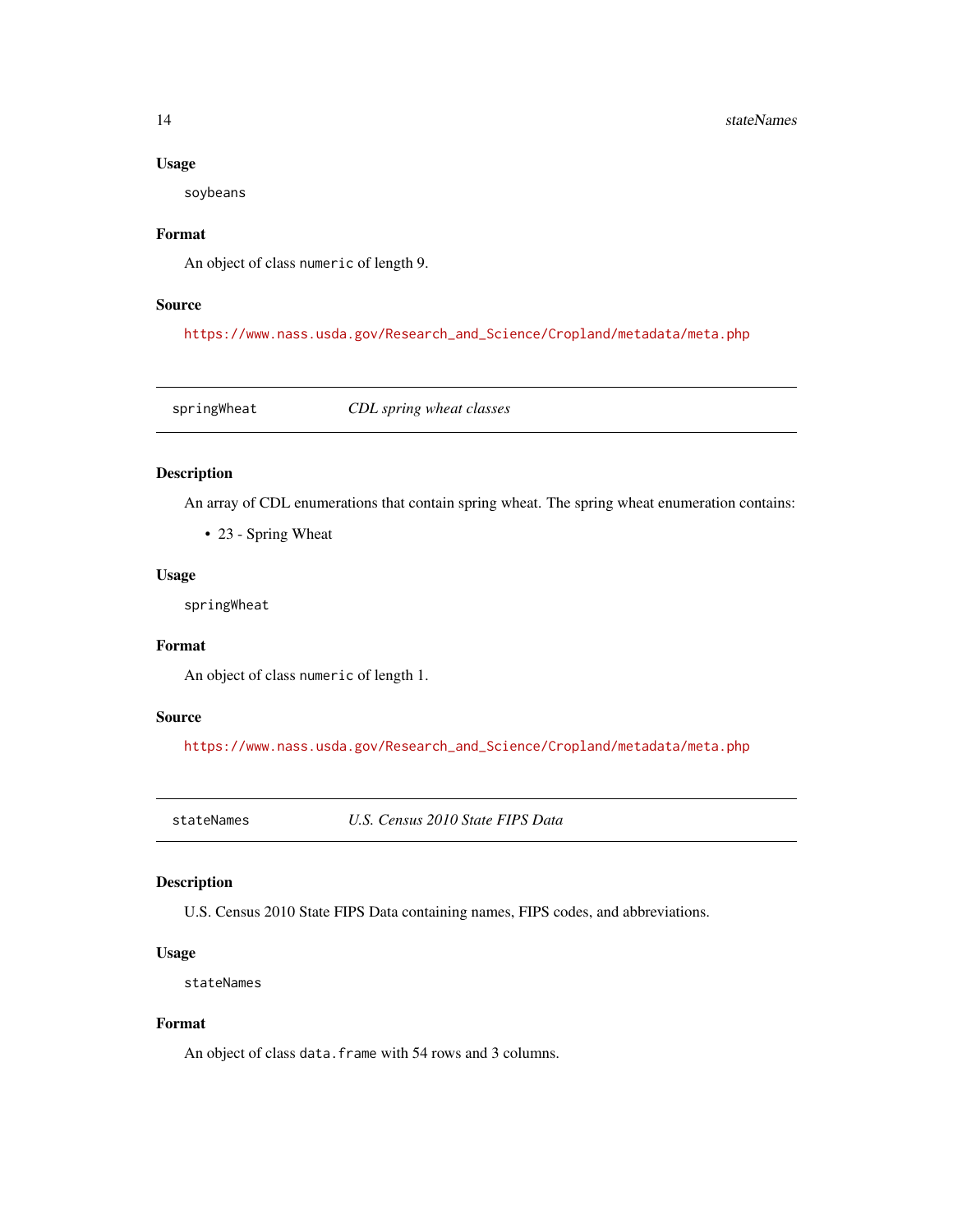<span id="page-14-0"></span>updateNamesCDL 15

#### Details

STATE State two letter abbreviation

STATENAME State name

STATEFP State FIPS code

#### Source

[http://www2.census.gov/geo/docs/reference/codes/files/national\\_county.txt](http://www2.census.gov/geo/docs/reference/codes/files/national_county.txt)

updateNamesCDL *Label CDL classes.*

#### Description

updateNamesCDL converts numeric CDL categories to class labels.

#### Usage

```
updateNamesCDL(y)
```
#### Arguments

y A numeric array of integers associated with CDL categories.

#### Value

An array of strings labeling each CDL class. If the CDL class is unspecified then the original integer is returned.

#### Author(s)

Jonathan Lisic, <jlisic@gmail.com>

#### Examples

updateNamesCDL(0:255)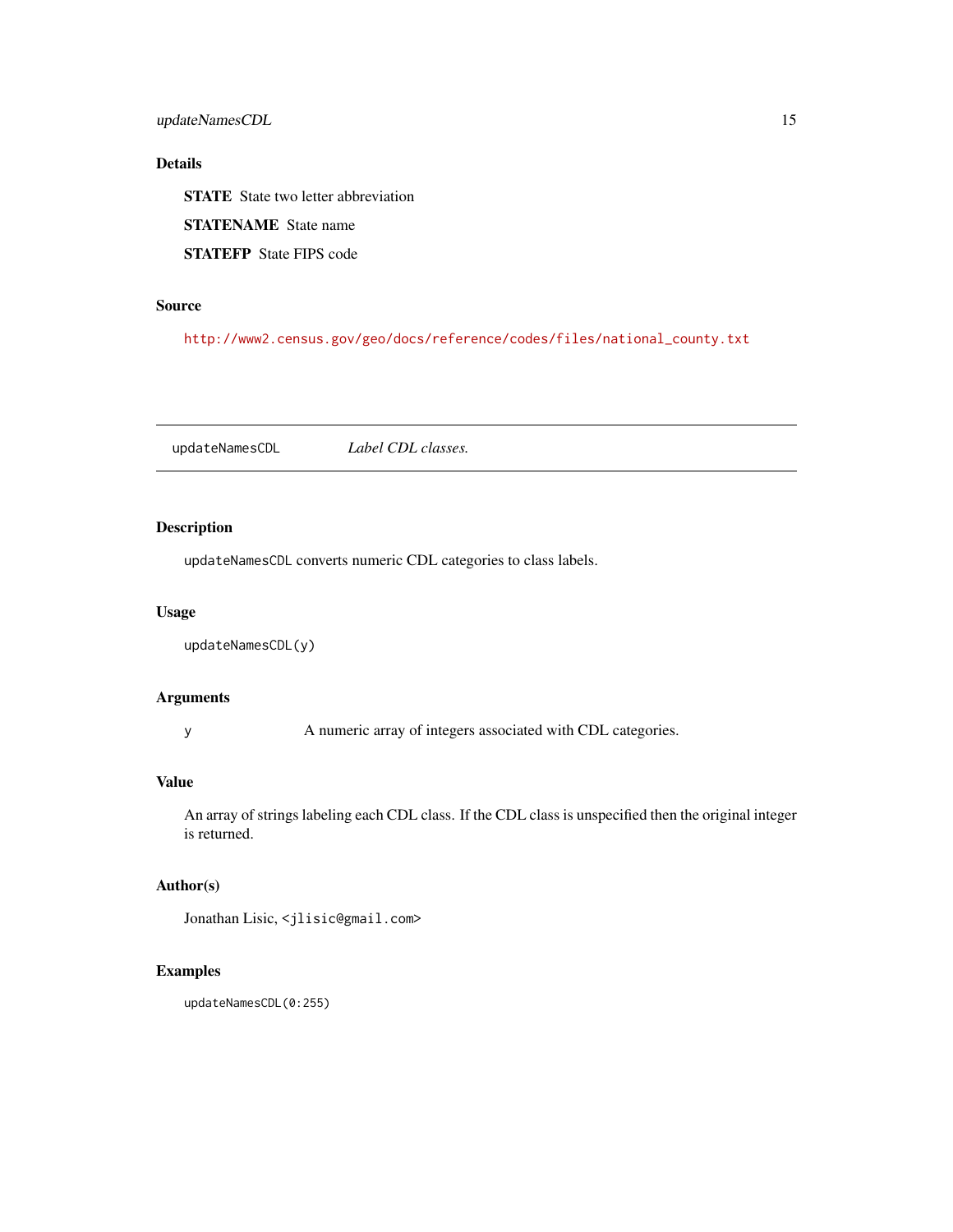<span id="page-15-0"></span>

A list of enumerated CDL classes and class descriptions.

#### Usage

varNamesCDL

### Format

An object of class character of length 278.

#### Source

[https://www.nass.usda.gov/Research\\_and\\_Science/Cropland/metadata/meta.php](https://www.nass.usda.gov/Research_and_Science/Cropland/metadata/meta.php)

water *CDL water classes*

#### Description

An array of CDL enumerations that contain water. The water enumeration contains:

- 83 Water
- 111 Open Water

#### Usage

water

#### Format

An object of class numeric of length 2.

#### Source

[https://www.nass.usda.gov/Research\\_and\\_Science/Cropland/metadata/meta.php](https://www.nass.usda.gov/Research_and_Science/Cropland/metadata/meta.php)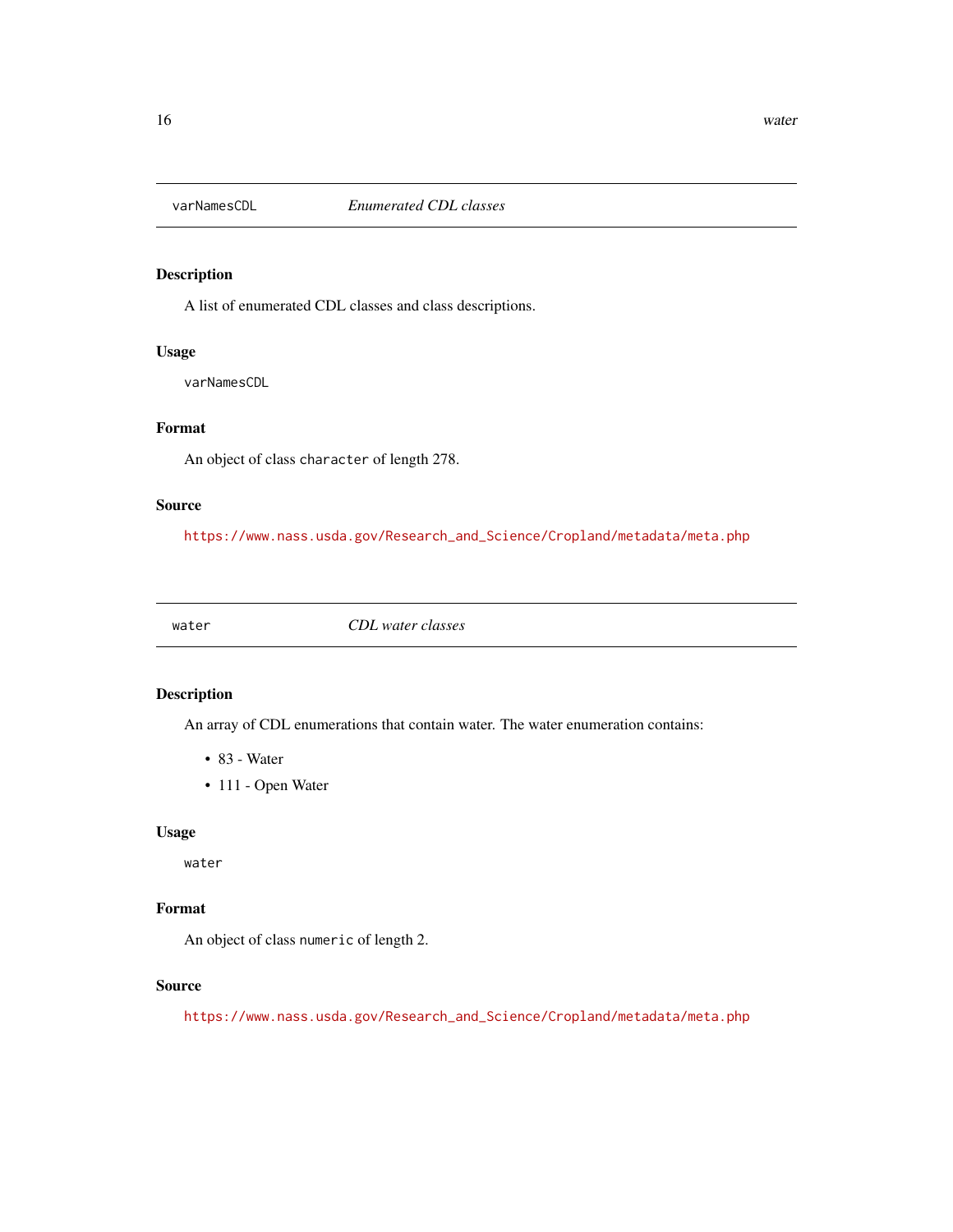<span id="page-16-0"></span>

An array of CDL enumerations that contain winter wheat. The winter wheat enumeration contains:

- 24 Winter Wheat
- 26 Double Crop Winter Wheat and Soybeans
- 225 Double Crop Winter Wheat and Corn
- 236 Double Crop Winter Wheat and Sorghum
- 238 Double Crop Winter Wheat and Cotton
- 253 Non-Irrigated Winter Wheat
- 255 Non-Irrigated Double Crop Winter Wheat and Soybeans

#### Usage

winterWheat

#### Format

An object of class numeric of length 7.

#### Source

[https://www.nass.usda.gov/Research\\_and\\_Science/Cropland/metadata/meta.php](https://www.nass.usda.gov/Research_and_Science/Cropland/metadata/meta.php)